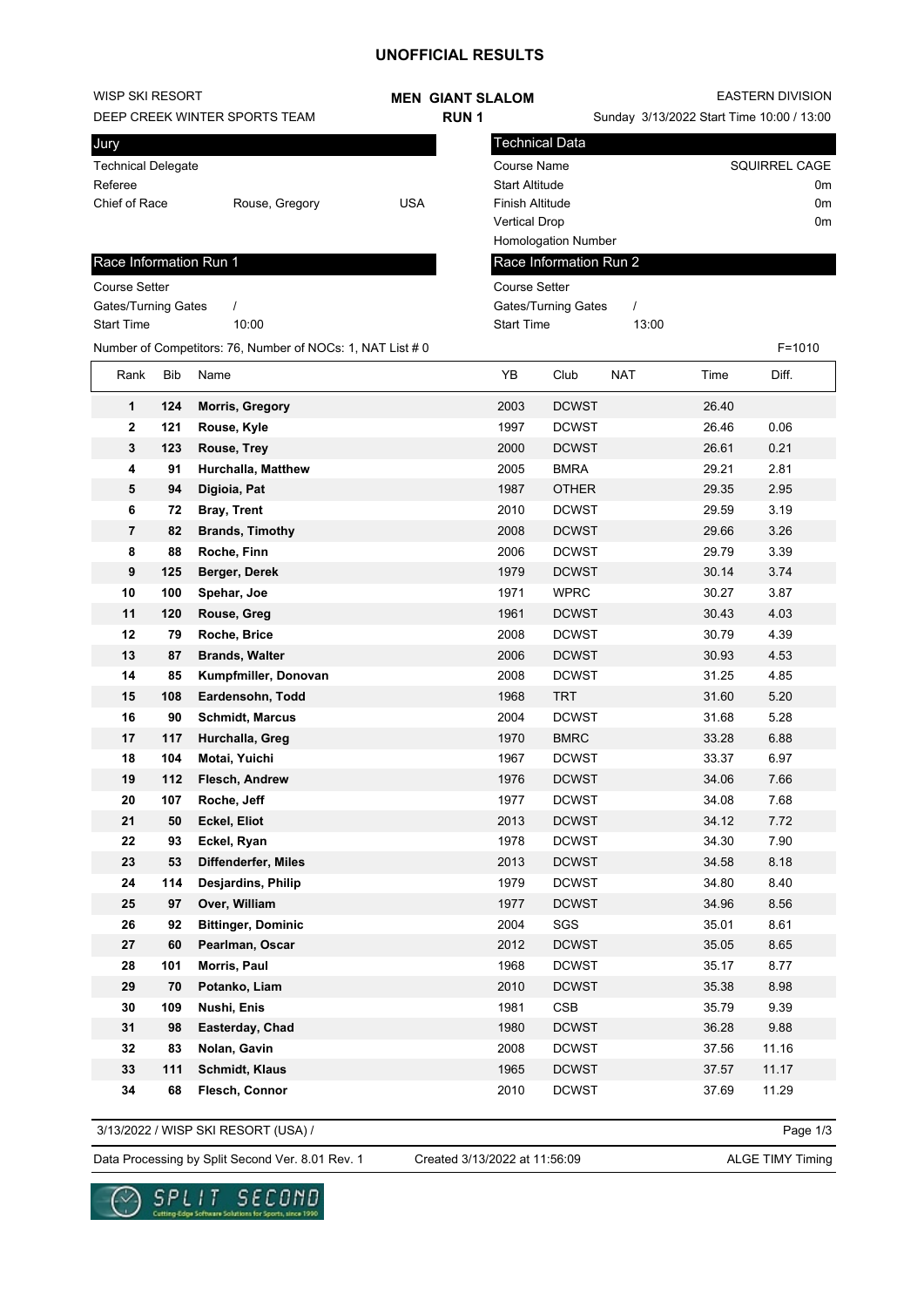## **UNOFFICIAL RESULTS**

| WISP SKI RESORT<br>DEEP CREEK WINTER SPORTS TEAM |     |                                     | <b>MEN GIANT SLALOM</b><br><b>RUN1</b> | <b>EASTERN DIVISION</b><br>Sunday 3/13/2022 Start Time 10:00 / 13:00 |                |  |  |
|--------------------------------------------------|-----|-------------------------------------|----------------------------------------|----------------------------------------------------------------------|----------------|--|--|
| Rank                                             | Bib | Name                                | YB                                     | <b>NAT</b><br>Club                                                   | Diff.<br>Time  |  |  |
| 35                                               | 58  | Eardensohn, Alex                    | 2014                                   | <b>TRT</b>                                                           | 38.33<br>11.93 |  |  |
| 36                                               | 115 | Lippuner, Werner                    | 1965                                   | <b>DCWST</b>                                                         | 12.11<br>38.51 |  |  |
| 37                                               | 96  | <b>Bray, Thomas</b>                 | 1977                                   | <b>DCWST</b>                                                         | 12.21<br>38.61 |  |  |
| 38                                               | 99  | <b>Edwards, David</b>               | 1978                                   | <b>DCWST</b>                                                         | 38.84<br>12.44 |  |  |
| 39                                               | 76  | Over, William                       | 2011                                   | <b>DCWST</b>                                                         | 12.70<br>39.10 |  |  |
| 40                                               | 118 | Deming, Brian                       | 1982                                   | <b>DCWST</b>                                                         | 12.78<br>39.18 |  |  |
| 41                                               | 122 | Chandler, Phil                      | 1976                                   | <b>DCWST</b>                                                         | 13.08<br>39.48 |  |  |
| 42                                               | 65  | Haigh, John                         | 2013                                   | <b>DCWST</b>                                                         | 40.19<br>13.79 |  |  |
| 43                                               | 55  | Perfetti, Giorgio                   | 2013                                   | <b>DCWST</b>                                                         | 40.70<br>14.30 |  |  |
| 44                                               | 119 | Guidera, James                      | 1983                                   | <b>DCWST</b>                                                         | 14.42<br>40.82 |  |  |
| 45                                               | 56  | O'Neill, Liam                       | 2013                                   | <b>DCWST</b>                                                         | 41.05<br>14.65 |  |  |
| 46                                               | 113 | O'Donnell, Ted                      | 1968                                   | <b>DCWST</b>                                                         | 41.29<br>14.89 |  |  |
| 47                                               | 64  | Desjardins, Bowden                  | 2013                                   | <b>DCWST</b>                                                         | 41.65<br>15.25 |  |  |
| 48                                               | 51  | Braun, Vale                         | 2014                                   | <b>DCWST</b>                                                         | 41.83<br>15.43 |  |  |
| 49                                               | 110 | Nolan, Nils                         | 1969                                   | <b>DCWST</b>                                                         | 41.97<br>15.57 |  |  |
| 50                                               | 103 | Hampton, Matt                       | 1976                                   | <b>DCWST</b>                                                         | 43.75<br>17.35 |  |  |
| 51                                               | 105 | Gander, James                       | 1952                                   | <b>DCWST</b>                                                         | 44.20<br>17.80 |  |  |
| 52                                               | 59  | Pearlman, Ben                       | 2014                                   | <b>DCWST</b>                                                         | 44.79<br>18.39 |  |  |
| 53                                               | 75  | Crush, Wyatt                        | 2010                                   | <b>DCWST</b>                                                         | 46.00<br>19.60 |  |  |
| 54                                               | 69  | Deming, Landon                      | 2011                                   | <b>DCWST</b>                                                         | 20.90<br>47.30 |  |  |
| 55                                               | 116 | Dobis, Brian                        | 1981                                   | <b>DCWST</b>                                                         | 21.46<br>47.86 |  |  |
| 56                                               | 73  | DeWitt, Calvin                      | 2011                                   | <b>DCWST</b>                                                         | 25.23<br>51.63 |  |  |
| 57                                               | 52  | Olsavsky, Parker                    | 2014                                   | <b>DCWST</b>                                                         | 53.50<br>27.10 |  |  |
| 58                                               | 61  | Lucas, Theodore                     | 2014                                   | <b>DCWST</b>                                                         | 57.49<br>31.09 |  |  |
|                                                  |     |                                     |                                        |                                                                      |                |  |  |
|                                                  |     | <b>NOT PERMITTED TO START RUN 1</b> |                                        |                                                                      |                |  |  |
|                                                  |     |                                     |                                        |                                                                      |                |  |  |
|                                                  |     | DID NOT START RUN 1: 11 competitors |                                        |                                                                      |                |  |  |
|                                                  | 106 | Hurchalla, Charlie                  | 2003                                   | <b>BMRA</b>                                                          |                |  |  |
|                                                  | 102 | Hilbert, John                       | 1970                                   | <b>DCWST</b>                                                         |                |  |  |
|                                                  | 89  | Lynch, Adam                         | 2007                                   | <b>DCWST</b>                                                         |                |  |  |
|                                                  | 86  | Santos, Angelo                      | 2007                                   | <b>DCWST</b>                                                         |                |  |  |
|                                                  | 80  | Akers, Bobby                        | 2008                                   | <b>DCWST</b>                                                         |                |  |  |
|                                                  | 77  | Kwok, Ethan                         | 2008                                   | <b>DCWST</b>                                                         |                |  |  |
|                                                  | 66  | <b>Platt, Domenic</b>               | 2011                                   | <b>DCWST</b>                                                         |                |  |  |
|                                                  | 63  | Desjardins, Mack                    | 2014                                   | <b>DCWST</b>                                                         |                |  |  |
|                                                  | 62  | <b>Butcher, Arthur</b>              | 2013                                   | <b>DCWST</b>                                                         |                |  |  |
|                                                  | 57  | Perfetti, Giorgio                   | 2013                                   | <b>DCWST</b>                                                         |                |  |  |
|                                                  | 54  | Norrington, Robin                   | 2013                                   | <b>DCWST</b>                                                         |                |  |  |
|                                                  |     | DID NOT FINISH RUN 1: 6 competitors |                                        |                                                                      |                |  |  |
|                                                  | 84  | Hilbert-Graham, Warren              | 2009                                   | <b>DCWST</b>                                                         |                |  |  |
|                                                  | 81  | Hampton, Cooper                     | 2008                                   | <b>DCWST</b>                                                         |                |  |  |
|                                                  | 78  | Desjardins, Chase                   | 2009                                   | <b>DCWST</b>                                                         |                |  |  |
|                                                  | 74  | Bray, Troy                          | 2011                                   | <b>DCWST</b>                                                         |                |  |  |
|                                                  |     |                                     |                                        |                                                                      |                |  |  |
|                                                  |     | 3/13/2022 / WISP SKI RESORT (USA) / |                                        |                                                                      | Page 2/3       |  |  |

Data Processing by Split Second Ver. 8.01 Rev. 1 Created 3/13/2022 at 11:56:09 ALGE TIMY Timing

Created 3/13/2022 at 11:56:09